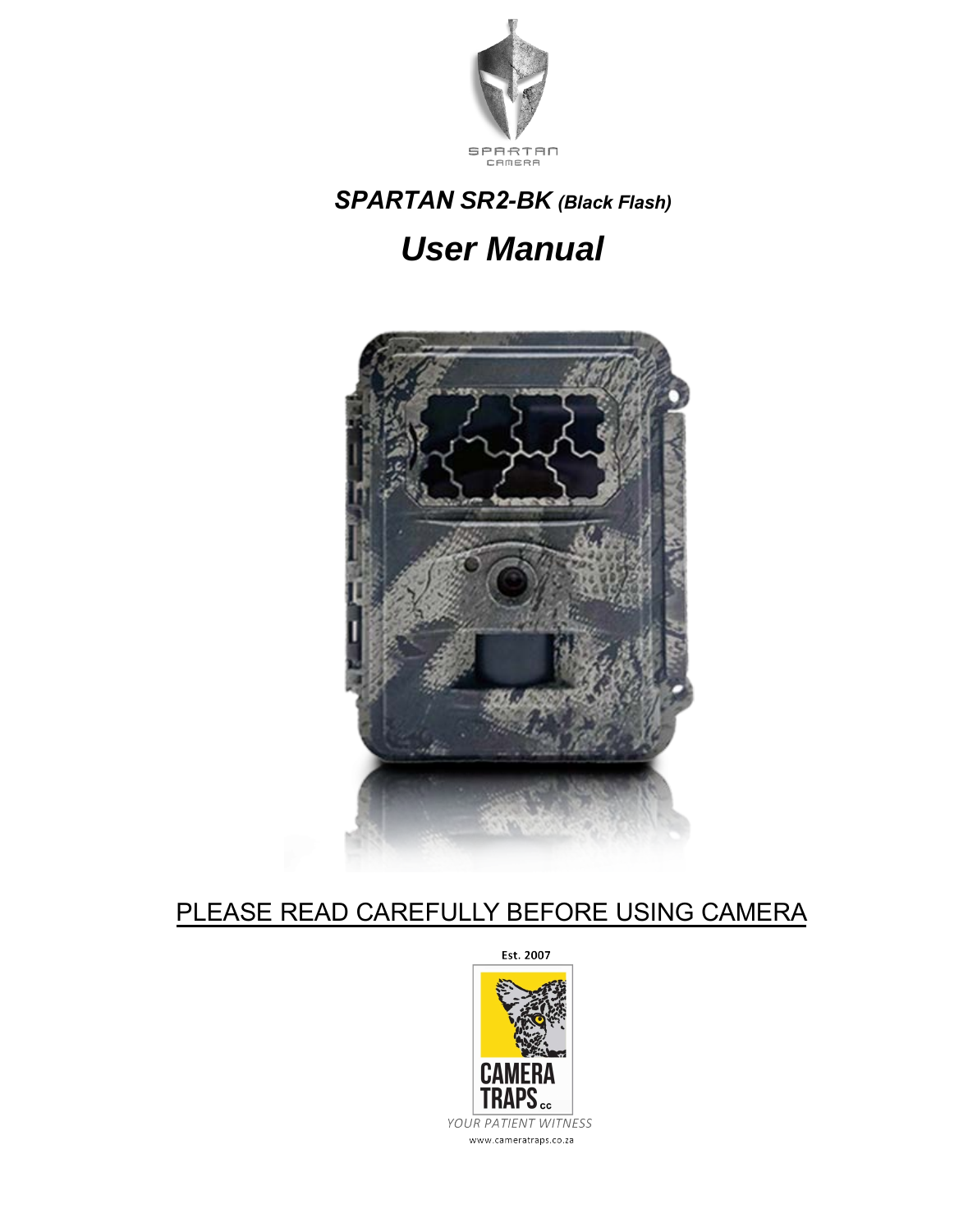### **Package Contents**

| Mounting Strap | Trail Camera |  |
|----------------|--------------|--|
| User's Manual  | JSB Cable    |  |

### **Camera Body and Ports**



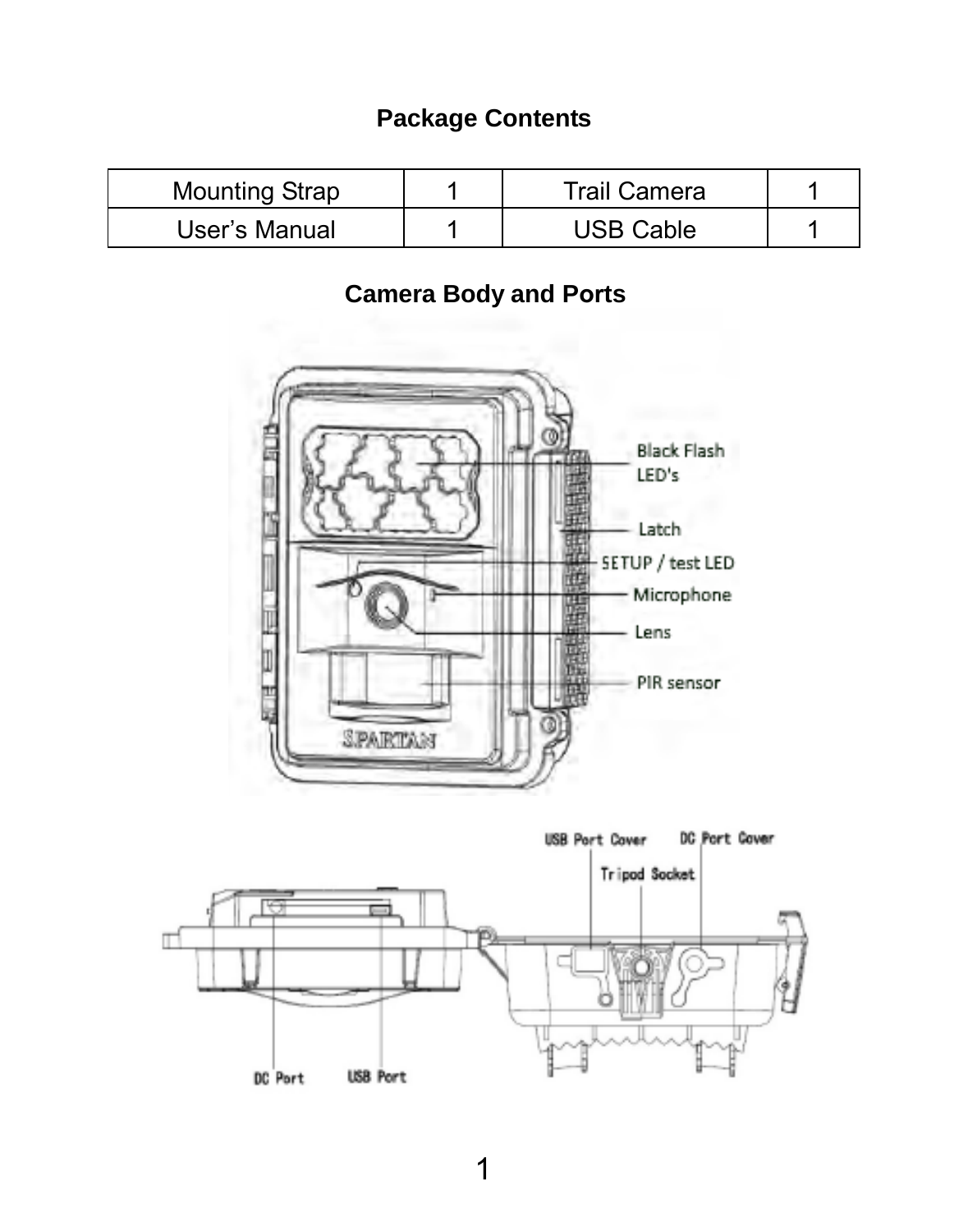

### **Keys & Buttons**

- **MENU:** Enter the program menu in preview mode
- ▲▼◄►: Move between the menu items and change the value
- **OK**:

o Save parameter settings in menu mode

o Play videos in playback mode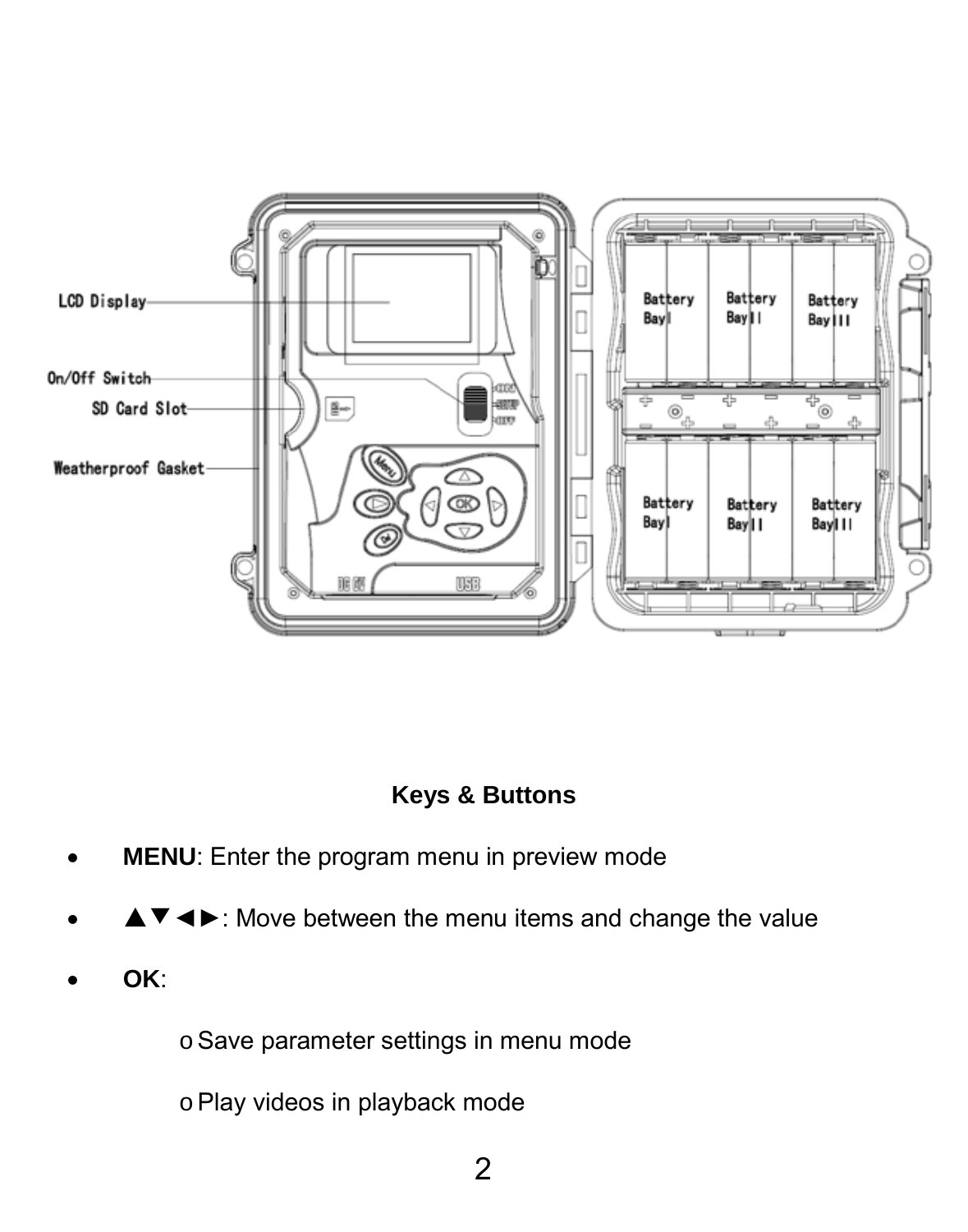- Playback button  $\odot$  : In live preview window, switch between playback and preview mode
- **DEL**: delete an image in playback mode
- Use Shortcuts: In live preview window,

o▲ is the shortcut to choose **Video** mode, and

o▼ is the shortcut for the **Camera** mode

o**OK** is for capture photos or record a video manually

• Mode (Power) Switch: ON at top. SETUP in the middle. OFF in the bottom.

### **Quick Start**

1. Make sure the power switch is at **OFF** position. Load the batteries into the battery compartment according to the polarities indicated. Load a set of 12 (recommended), 8 or 4 (emergency, left 2 columns) batteries. Or connect 6 V external power supply to the camera by using the correct cable and external battery.

The following batteries can be used:

- High-performance alkaline batteries
- Lithium batteries
- Rechargeable Ni-MH batteries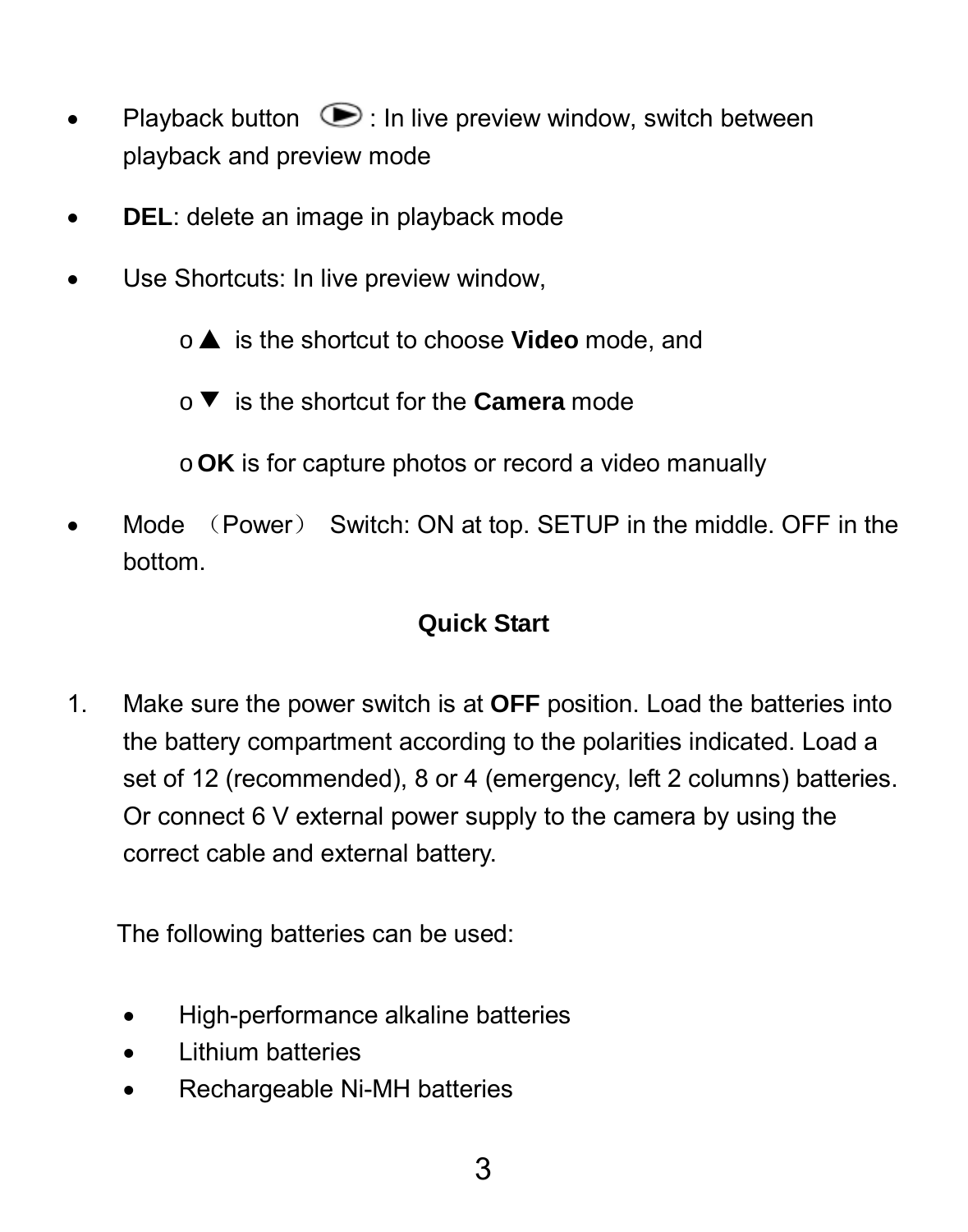2. Insert a **standard size** SD card (32GB or smaller). Open the camera and insert the SD card into the card slot. Refer to the card symbol on the case

for proper orientation. The camera supports up to 32 GB SD card. Please note that the SD-card should not be locked.

- 3. Slide the power switch to the SETUP position. The camera will enter the live preview mode.
- 4. Press MENU button to enter into the menu, then press ◀ or ▶ buttons to move between the tabs (submenu) which contains different group of items. Press the ▲ or ▼ buttons to activate the submenu and edit different items. Press ◄► to change the value. Press the OK button to save.
- 5. Press button to exit from the submenu. Press the MENU again to exit from setup menu and enter the live preview mode.
- 6. Press the OK button to capture image or record video manually.
- 7. Press the playback button to playback. Use the  $\triangleleft$  or  $\triangleright$  buttons to go through the images. Press ▲ or ▼ button to choose magnification times. Press OK and  $\blacktriangle \blacktriangledown \blacktriangle \blacktriangleright$  to move the magnified area.
- 8. Press Playback button  $\cup$  to exit.
- 9. While reviewing the image, press  $\overline{\text{OED}}$  button to delete the current image, or press **CHENU** button to delete the current one or all the images.
- 10. Press Playback button  $\bullet$  to exit the playback mode.
- 11. Place the camera at the target area and turn on the camera (slide the power switch to ON). The camera will take pictures or videos as programmed. The height from the ground for placing the camera should vary with the object size appropriately. In general, 3-6 feet is preferred.
- 12. Push the power switch to the OFF position to power off the camera. Please note that even in the OFF mode, the camera still consumes a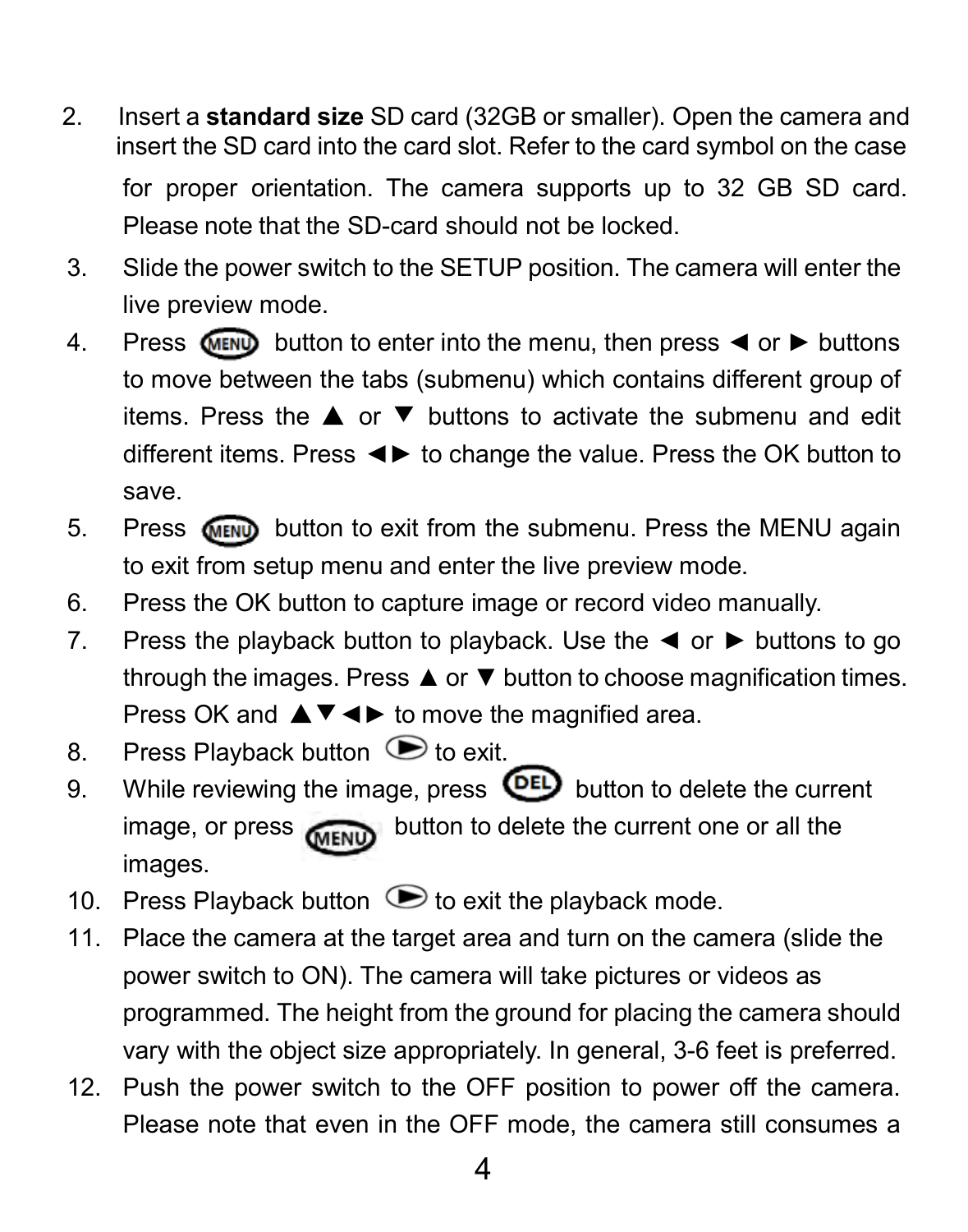small amount of battery power. Therefore, please remove the batteries if the camera is not in use for an extended time.



## **Menu Settings**

Switch the camera to **SETUP** mode & press **MENU**. Press ▲▼◄► to select the desired value, And then press OK to save.

|     | <b>Setting Items</b> | <b>Description</b>                             |
|-----|----------------------|------------------------------------------------|
|     | Mode                 | Choose to take Photo / Video / Photo+Video.    |
|     | <b>Photo Size</b>    | Choose the image size, e.g. 3MP, 5MP or 8MP.   |
|     | Photo                | Choose the number of images taken after each   |
|     | <b>Burst</b>         | trigger $(1-3)$ .                              |
| CAM | <b>Burst</b>         | Choose the interval time length between the    |
|     | Interval             | images taken in burst mode (Long / Short).     |
|     | Video Size           | Choose the video resolution (640x480/1280x960) |
|     | Video                |                                                |
|     | Length               | Set the video length to the desired duration.  |

|            | <b>Sensitivity</b>  | Select between High, Low, Normal and OFF. |
|------------|---------------------|-------------------------------------------|
| <b>PIR</b> | Trigger<br>Interval | The sleeping time after each trigger.     |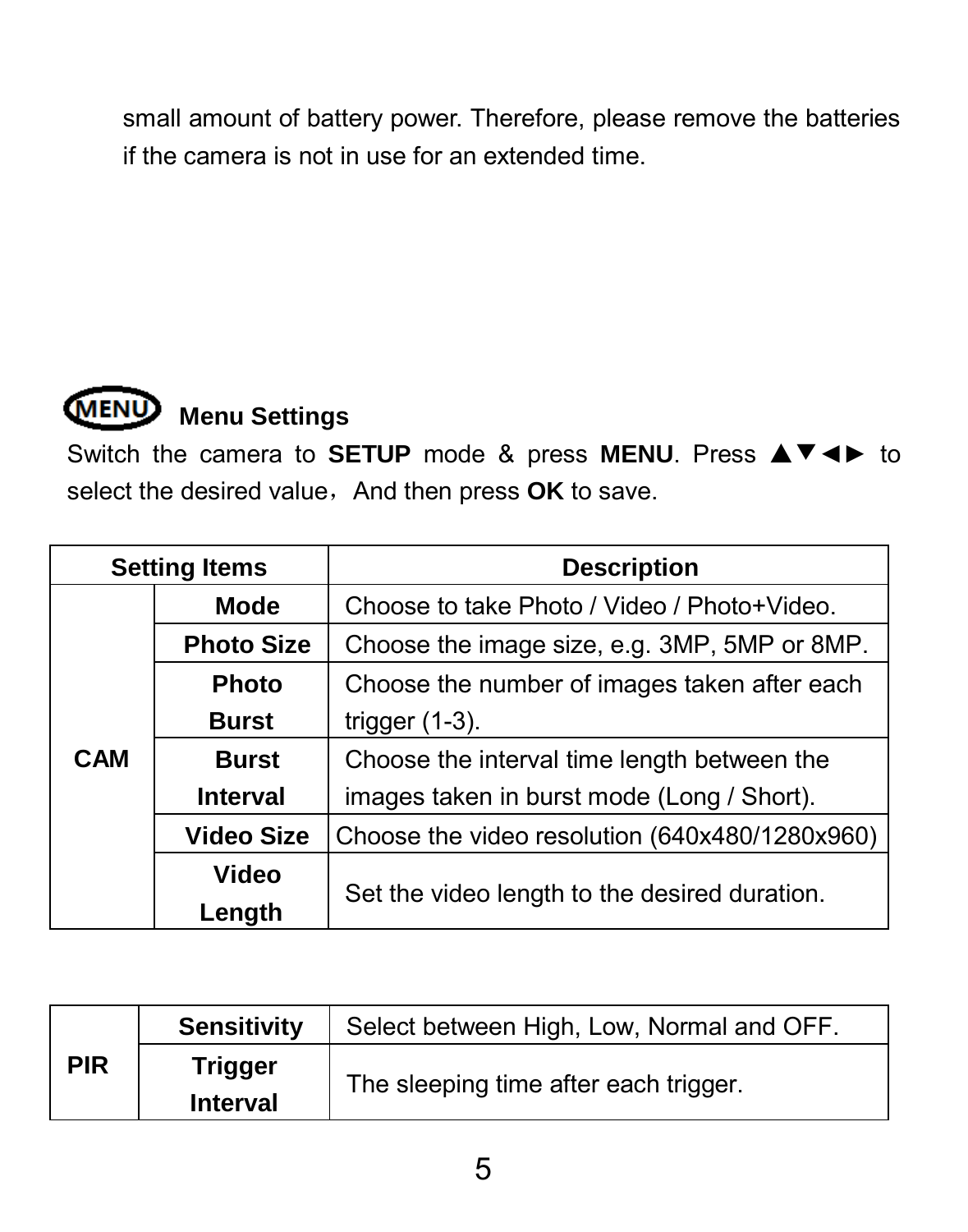|  |                                                 | The camera can be triggered by timer at a           |
|--|-------------------------------------------------|-----------------------------------------------------|
|  | <b>Time Lapse</b>                               | preset time interval. Please note that even in      |
|  |                                                 | Time Lapse mode, the camera still can be            |
|  | triggered unless the Sensitivity is set to OFF. |                                                     |
|  |                                                 | The camera can be set to operate only at            |
|  |                                                 | specific time period. To enable this function       |
|  |                                                 | select ON and press ok. The start-stop menu         |
|  |                                                 | will then appear. This menu contains the            |
|  | <b>Start-Stop</b>                               | settings for times to start and stop as well as the |
|  | 1/2                                             | trigger interval and time lapse interval. The       |
|  |                                                 | start-stop setting will override all other general  |
|  |                                                 | camera settings. Since there are 2 periods          |
|  |                                                 | available, make sure to not program times that      |
|  |                                                 | overlap.                                            |

| <b>SYS</b> | <b>Set Clock</b>   | Enter to set the Date and Time                    |  |
|------------|--------------------|---------------------------------------------------|--|
|            | Time               | ON / Off. Choose if the image stamp is to be      |  |
|            | <b>Stamp</b>       | shown or not.                                     |  |
|            | <b>Flash Power</b> | High / Low. Black Flash Power:                    |  |
|            | Format             | Format the SD card. This will erase all data on   |  |
|            |                    | the SD card. This cannot be undone.               |  |
|            | Overwrite          | ON/OFF. If ON, once the SD card is full, the      |  |
|            |                    | camera will delete the oldest images / video and  |  |
|            |                    | keep recording the new images / videos.           |  |
|            | <b>Default</b>     | Restore all settings to factory default values.   |  |
|            | <b>Information</b> | Show version of firmware on the camera.           |  |
|            | Password           | This option allows a 6 digits password to be set. |  |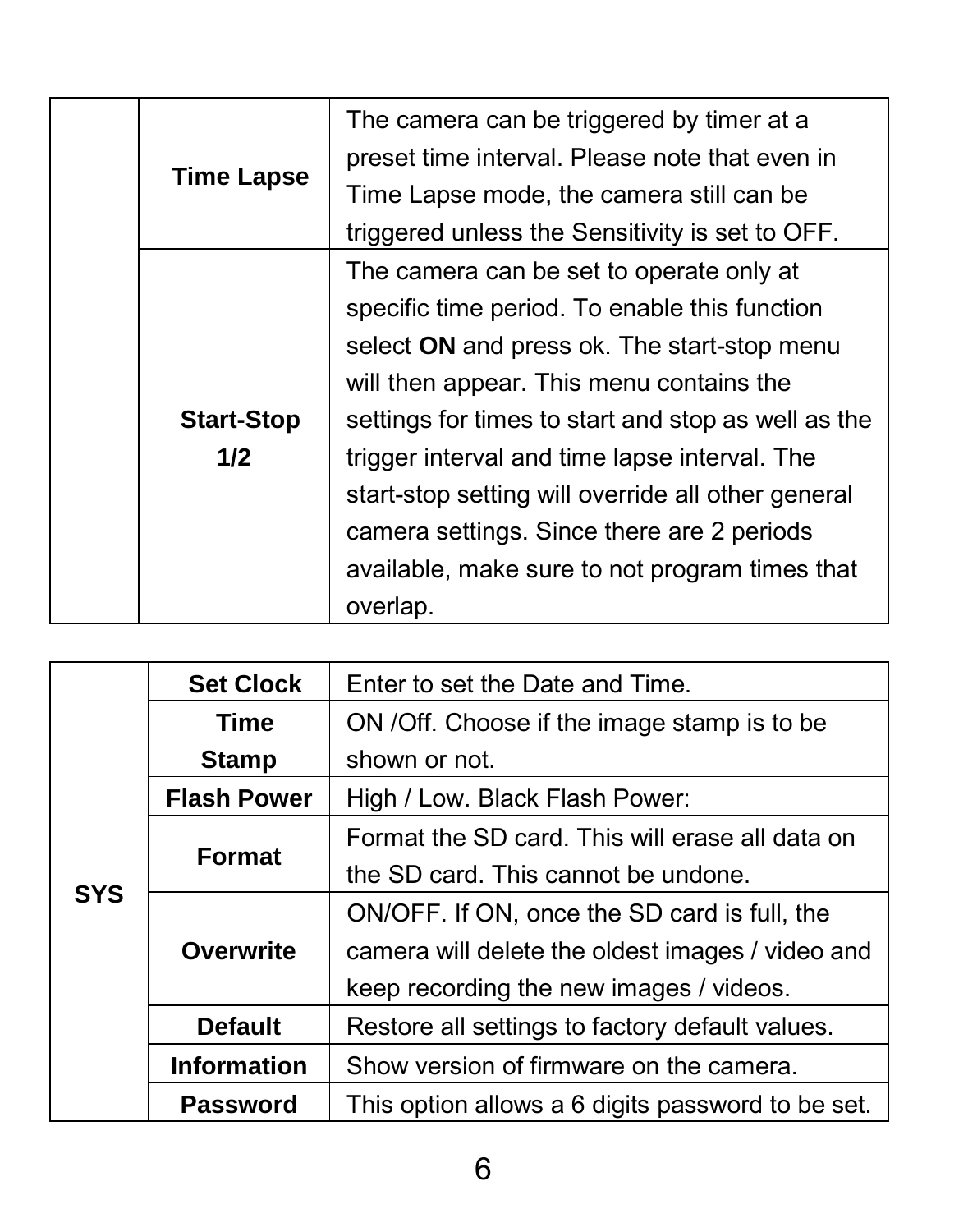### **Playback Button (Viewing Photo or Video)**

- Switch to **SETUP** mode.
- Press Playback button  $\bullet$  to view the latest picture (or video).
- Press OK button to start playing the video clips.
- Press OK button to stop playing and return to playback mode.
- Press ◄ button to view the previous image and press ► button for the next.
- Press the Playback button  $\bullet$  playback button again to exit the playback mode.

### **Delete Photo or Video**

- Press Playback button  $\bullet$  to view the image (or video) which to be deleted.
- Press **DEL** button.
- Press **LEFT** or **RIGHT** to select Yes to execute or No to Exit.
- Please note that after deleting a picture or a video file, the deleted files can't be restored!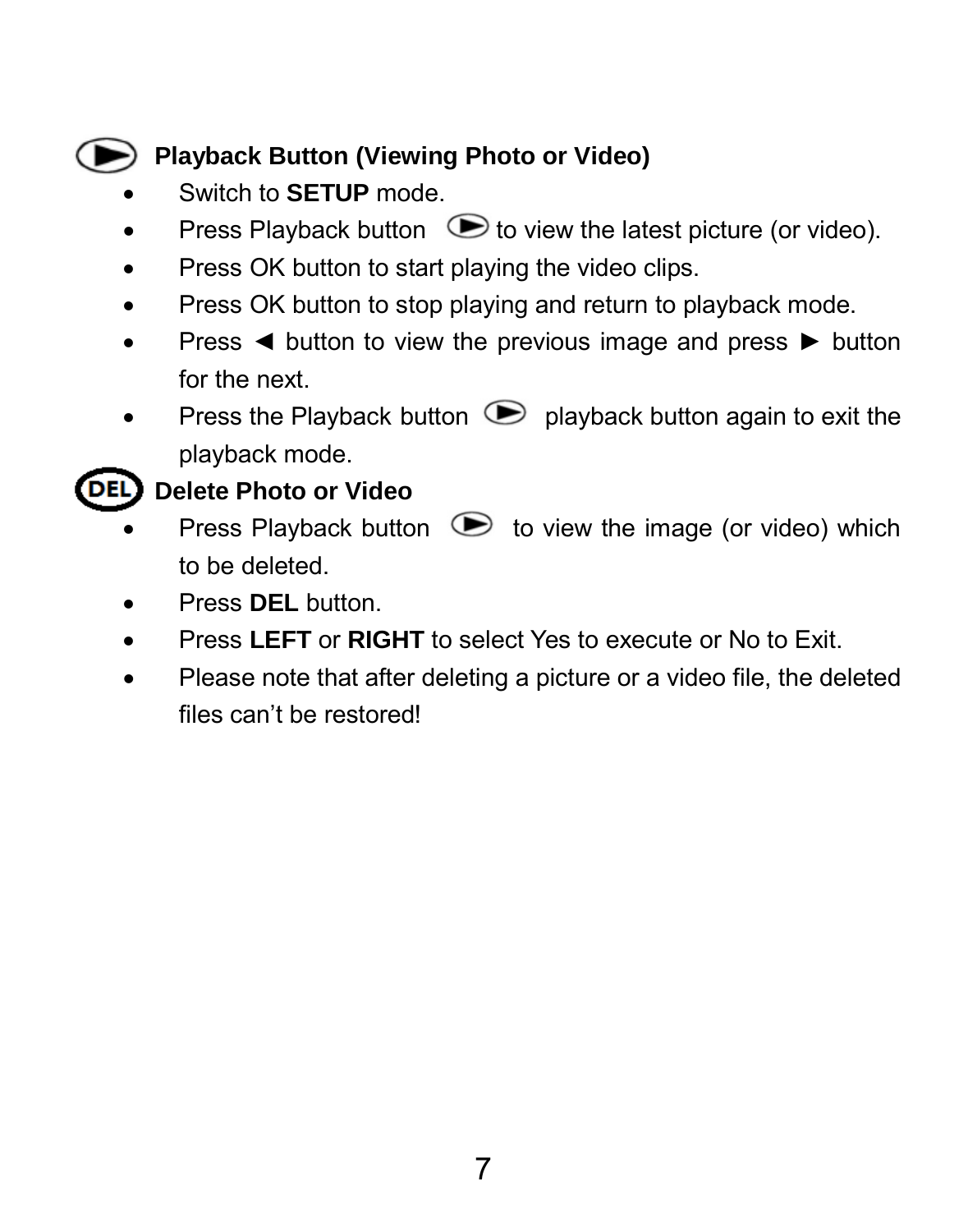### **Technical Specifications**

| <b>Picture Resolution</b> | 3MP, 5MP, 8MP                                |
|---------------------------|----------------------------------------------|
| <b>Video Resolution</b>   | 640x480 / 1280x960                           |
| <b>Modes</b>              | Photo / Video / Photo + Video                |
| Trigger Time              | 0.4s                                         |
| Lens                      | FOV (Field of View) = 52°                    |
| Flash Type                | Black Flash (No Glow)                        |
| Flash Range               | $25m+$                                       |
| Display Screen            | 2.0" LCD                                     |
| <b>Memory Card</b>        | up to 32GB                                   |
| Trigger                   | Motion (PIR) / Time Lapse / Time Lapse + PIR |
| <b>PIR Sensitivity</b>    | Adjustable (High/Normal/Low/Off)             |
|                           | -20°C to 60°C (Operation)                    |
| Temperature               | -30°C to 70°C (Storage)                      |
| <b>Trigger Interval</b>   | $0s - 60$ min                                |
| Time Lapse Interval       | $30s - 60s/1$ min-60 min/1 hr - 8 hrs        |
| <b>Photo Burst</b>        | $1 - 3$                                      |
| Video Length              | $1 - 30s$                                    |
| Power Supply              | 4×AA, 8×AA or 12AA / 6v External Power       |
| Stand-by Current          | $< 0.20 \text{ mA}$ (<5mAh/Day)              |
| Sound Recording           | <b>YES</b>                                   |
| Mounting                  | Tripod/Mounting Strap/Python lock            |
| Weight                    | $0.8$ lbs                                    |
| <b>Dimensions</b>         | 15.24cm x 12.7cm x 8.89cm                    |
| <b>Operation Humidity</b> | 5% - 90%                                     |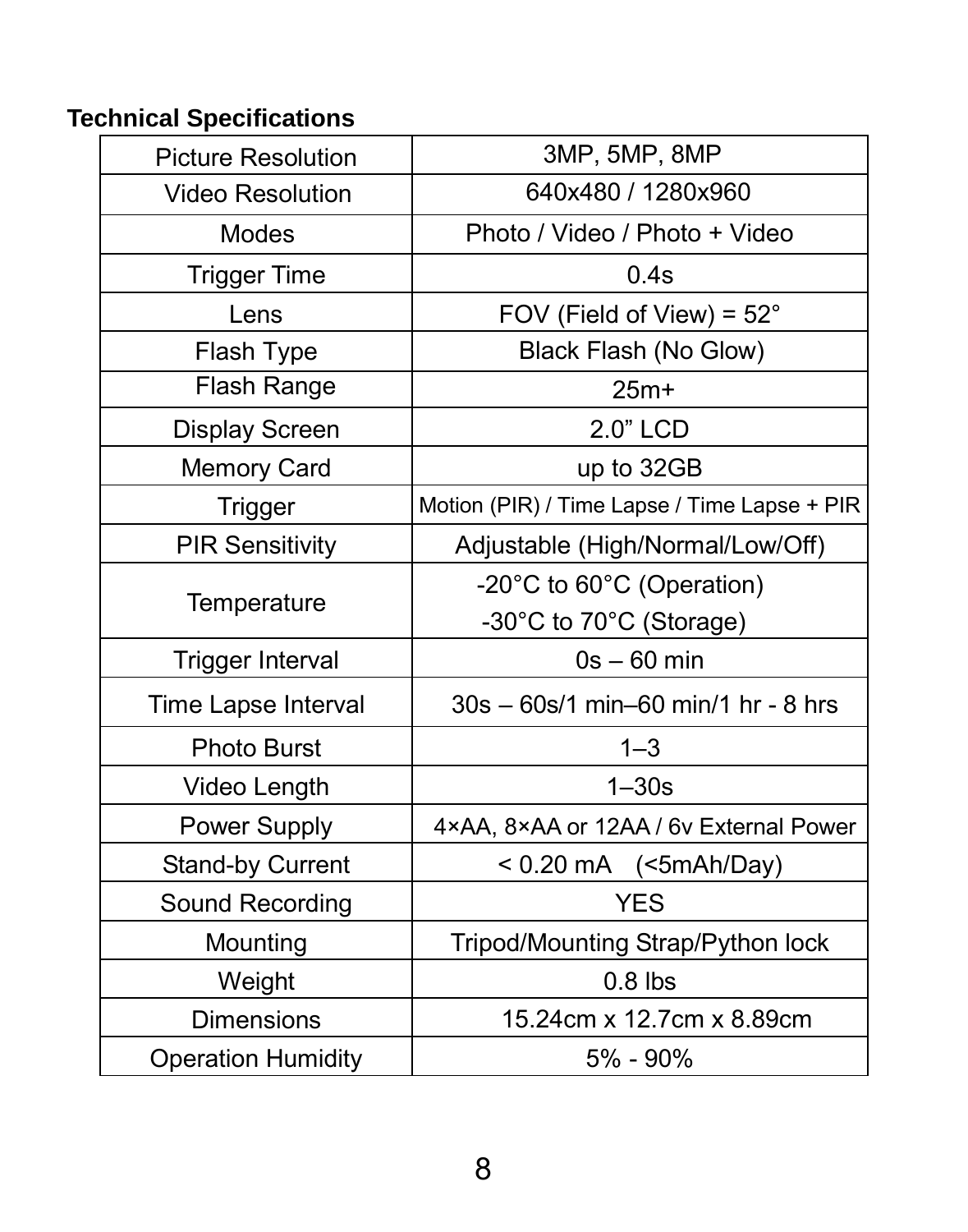### **WARRANTY INFORMATION**

The Camera purchased from our authorized dealers is warranted to be free from defects in material and workmanship for 2 year from the original date of purchase under normal use. HCO Outdoor Products will, at its option, repair or replace your camera with the same or comparable model, free of charge (except you must pay for shipping charges set forth below), for a period of (1) one year from the original date of purchase in the event of a defect in materials or workmanship occurring with normal use. This warranty only extends to the original retail purchaser. Purchase receipt or other proof of date of original purchase is required before warranty performance. The warranty on any replacement product provided under this warranty shall be for the unexpired portion of the warranty period applicable to the original product.

\*Sorry but our warranty is ONLY applied to the cameras bought from our authorized dealers.

This warranty extends solely to failures due to defects in materials or workmanship occurring during normal use. It does not cover normal wear of the product. This warranty is void if: the product housing has been removed, if the product's label, logo or serial number have been removed or if the product fails to function properly as a result of accident, misuse, abuse, neglect, mishandling, misapplication, non-compatible batteries, faulty installation, setup, adjustments, improper maintenance, alteration, maladjustment of controls, modification, power surges, service by anyone other than HCO or HCO authorized service center or acts beyond the manufacturer's or distributor's control.

Note: The camera is not waterproof; please protect your camera properly for outdoors use.

9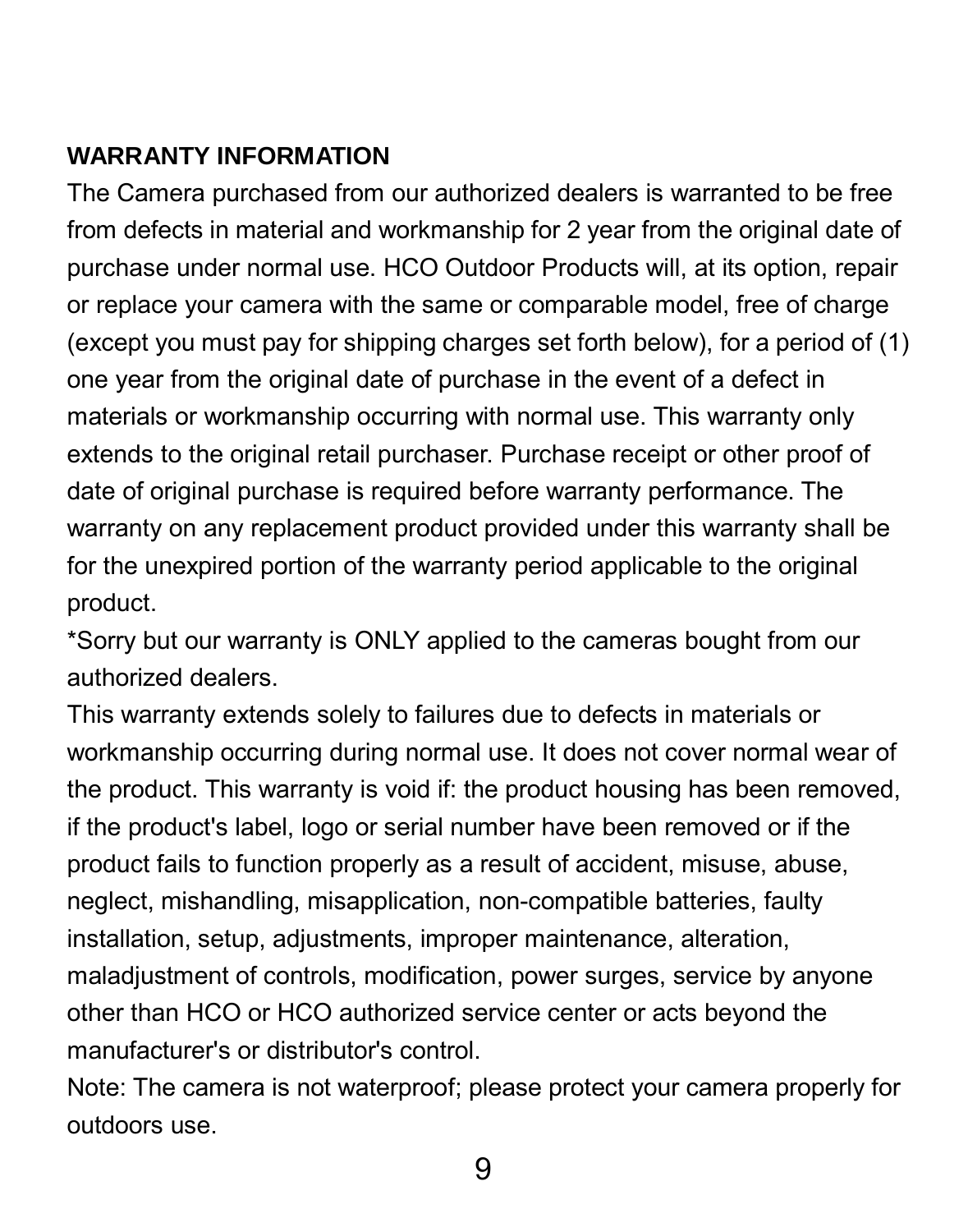Should your product prove defective during this warranty period, please contact us to obtain a RMA number prior to returning the defective unit. \*RMA number is required for all returns.

Include \$11.95 for return shipping & insurance. (For U.S. customers only. CHECK OR MONEY ORDER ONLY PLEASE, NON-REFUNDABLE). If the product is beyond the warranty period, the price for repairing or replacing may vary. Please allow 6-8 weeks for delivery. International customers pay different amount of shipping & insurance. We will send detailed information along with the RMA number.

Include with your camera the RMA form and a copy of your dated cash register receipt or other proof of purchase.

The warranty work will not automatically extend the original warranty period. The customer has 2 weeks to report any DOA (Dead on Arrival) products (please test product upon receipt).

If you have any questions regarding the warranty of HCO products, please send us an email at support@hcooutdoors.com.

\*Please consult your dealer or us if you have any question or problem while you use the camera before you request a RMA number and send the camera back for repair. Some problems may be solved easily with help from our dealers or us.

### **CAMERA REPAIR**

Repairs for damages not covered by the warranty will be subject to a charge. Please contact HCO Outdoors to determine more information and to discuss repair options not covered under warranty.